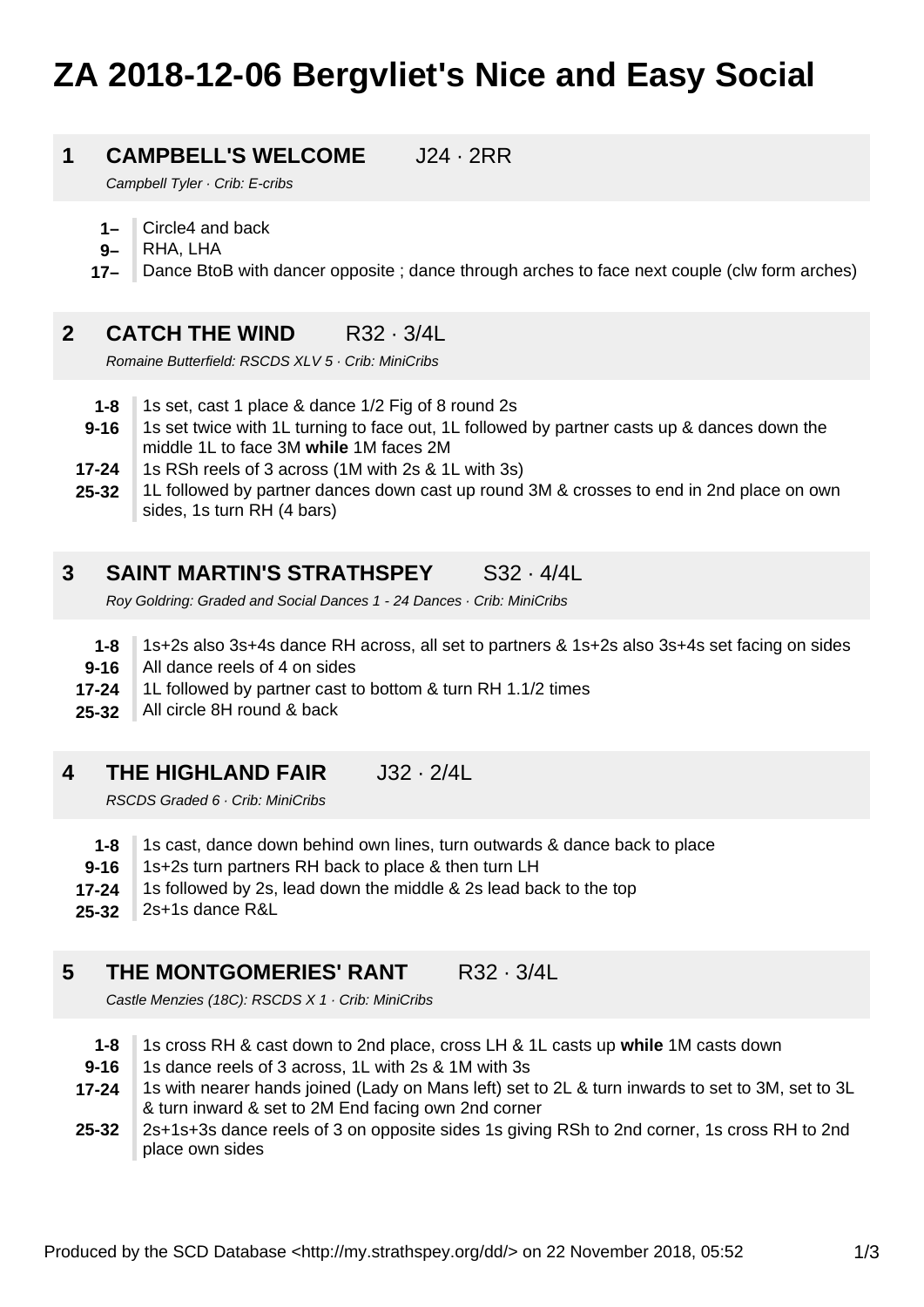### **6 12 COATES CRESCENT** S32 · 4/4L

RSCDS: RSCDS XL 5 · Crib: MiniCribs

- **1-8** All set on sides & cross RH, all set & cross back RH
- **9-16** 1s dance down to meet 4s who dance up & 1L+4L also 1M+4M dance out own sides, cast back to places & 1s lead down to 4th place (2s+3s+4s step up 15-16)
- **17-24** 3s+4s (middle couples) dance R&L
- **25-32** 2s+3s also 4s+1s dance RH across & LH back

## **REFRESHMENT BREAK**

### **7 THE MINISTER ON THE LOCH S32 · 3/3L**

Roy Goldring: Magazine Dances 2005-2009 · Crib: MiniCribs

- **1-8** 1s+2s dance Diamond Poussette
- **9-16** 1s dance down for 2 steps, turn 2H, dance up to top & turn 2H
- **17-24** 1s+3s dance double Fig of 8 round 2s with 1s casting to start
- **25-32** 1M+2M turn LH 1.1/2 times **while** 1L+2L turn RH 1.1/2 times, 1M+3M turn RH 1.1/2 times **while** 1L+3L turn LH 1.1/2 times

### **8 HOOPER'S JIG** J32 · 3/4L

Miss Milligan's Miscellany of Scottish Country Dances · Crib: MiniCribs

- **1-8** All clap & 1s cross passing RSh, cast to 2nd place & dance RH across with 3s
- **9-16** All clap & 1s cross passing RSh, cast to 1st place & dance LH across with 2s
- **17-24** 1M+3L change places RH & 1L+3M change places RH (as 1M+3L loop round), 1M+3L change places RH (as 1L+3M loop round) & 1L+3M cross LH 1L ending in 2nd place (as 1M casts to 2nd pl)
- **25-32** 2s+1s dance R&L

### **9 THE PIPER AND THE PENGUIN R88 · 4S**

Roy Goldring: The Scotia Suite of Scottish Country Dances · Crib: MiniCribs

- **1-8** Ladies dance RSh round their corners, dance RH across ending in centre
- **9-16** Ladies dance LSh round their partners, dance LH across & back to places
- **17-24** Men dance RSh round their partners, dance RH across ending in centre
- **25-32** Men dance LSh round corners, dance LH across & back to places
- **33-40** 1s & 3s turn partners RH 1.1/4 times, Men followed by partners dance out between side couples & back to places (1M thru 4s & 3M thru 2s)
- **41-48** 1s+3s dance R&L
- **49-56** 2s & 4s turn partners RH 1.1/4 times, Men followed by partners dance out between side couples & back to places (2M thru 1s & 4M thru 3s)
- **57-64** 2s+4s dance R&L
- **65-72** Ladies dance in turning right about to dance out, cast clockwise to opposite Lady's place
- **73-80** Men dance in turning left about to dance out, cast anticlockwise to opposite places
- **81-88** All turn partners RH 1.1/4 times into prom hold, Promenade anticlockwise 1/2 way round to original places